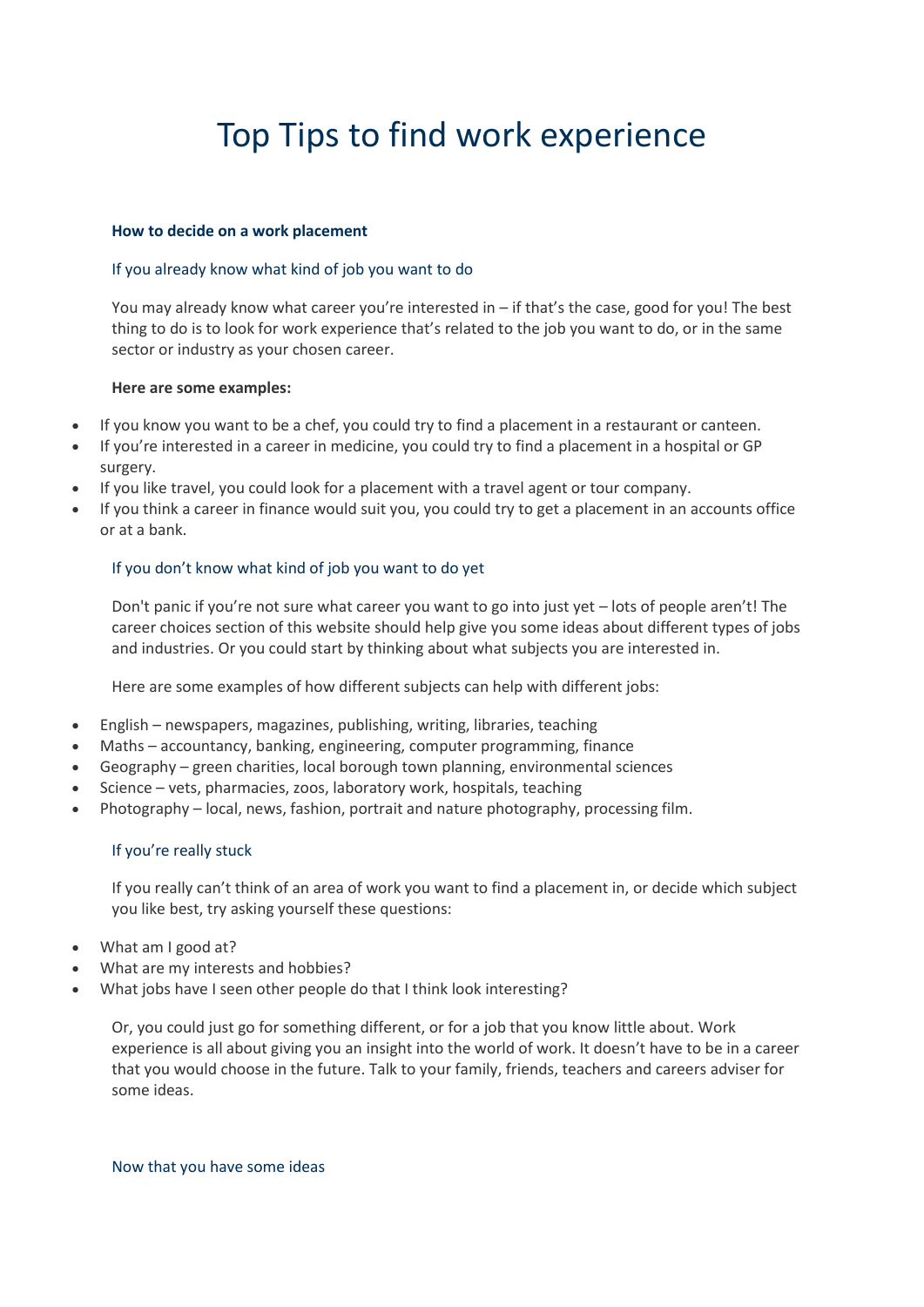- make a list of the top 10 placements you would like
- try to be realistic
- remember that you won't be given a lot of responsibility
- ask yourself if the placement is realistic for someone your age

## **Start your search**

Now you've got a list of the type of placements you want, it's time to find one! Remember that you won't be the only student looking for a work placement – not in your year group at school or in your local area either.

Here's our step-by-step guide to finding companies and organisations you can ask for work experience:

**Step 1** – If someone in your family works somewhere interesting, you can ask them if they'll contact their human resources department for you.

**Step 2** – Ask neighbours and family friends if their work would consider you for a work placement.

**Step 3** – If you already know of an organisation that interests you, do a web search for their contact details.

**Step 4** – Find employers in your local area by looking on [www.yell.com](https://www.yell.com/) or [www.thomsonlocal.com.](http://www.thomsonlocal.com/) Just type in your postcode and the kind of company you're looking for..

**Step 5** – Think of companies you pass by when you are on your way to school or out shopping. Many students think of shops and local hairdressers as good placements, so there may be lots of you trying to go to the same place. Try to think of some different companies too.

**Step 6** – Be willing to travel to other areas, as long as it's not too far or expensive to get there. This will give you more choice and open up other opportunities.

# **Get in touch**

Once you have a list of companies, the next step is to contact them.

- If the company is small and in the local area you could drop in and speak to them.
- Larger companies may require a letter and CV. You will need to ring up the company and ask who organises work experience. Some larger companies put this information on their websites. Once you have the name of the person you should speak to, you will need to phone them to introduce yourself.

## **Make the call**

Lots of young people find it a bit scary to call an employer. Even some adults get nervous phoning companies. The more you do it, the easier it will be – you'll soon wonder what you were worried about. Here are some tips that might help:

- Think about what you want to say before you make the call.
- Write it down on a piece of paper and keep it in front of you.
- Have a pen and paper ready to take down any names or notes.
- Take a deep breath and relax before dialling the number.
- Always be polite and try to speak clearly.
- Start by introducing yourself give your name, say which school you go to and explain that you're looking for work experience.
- Be prepared to say why you are interested in a placement with that employer.
- Say what interests you about that company or the kind of work they do.